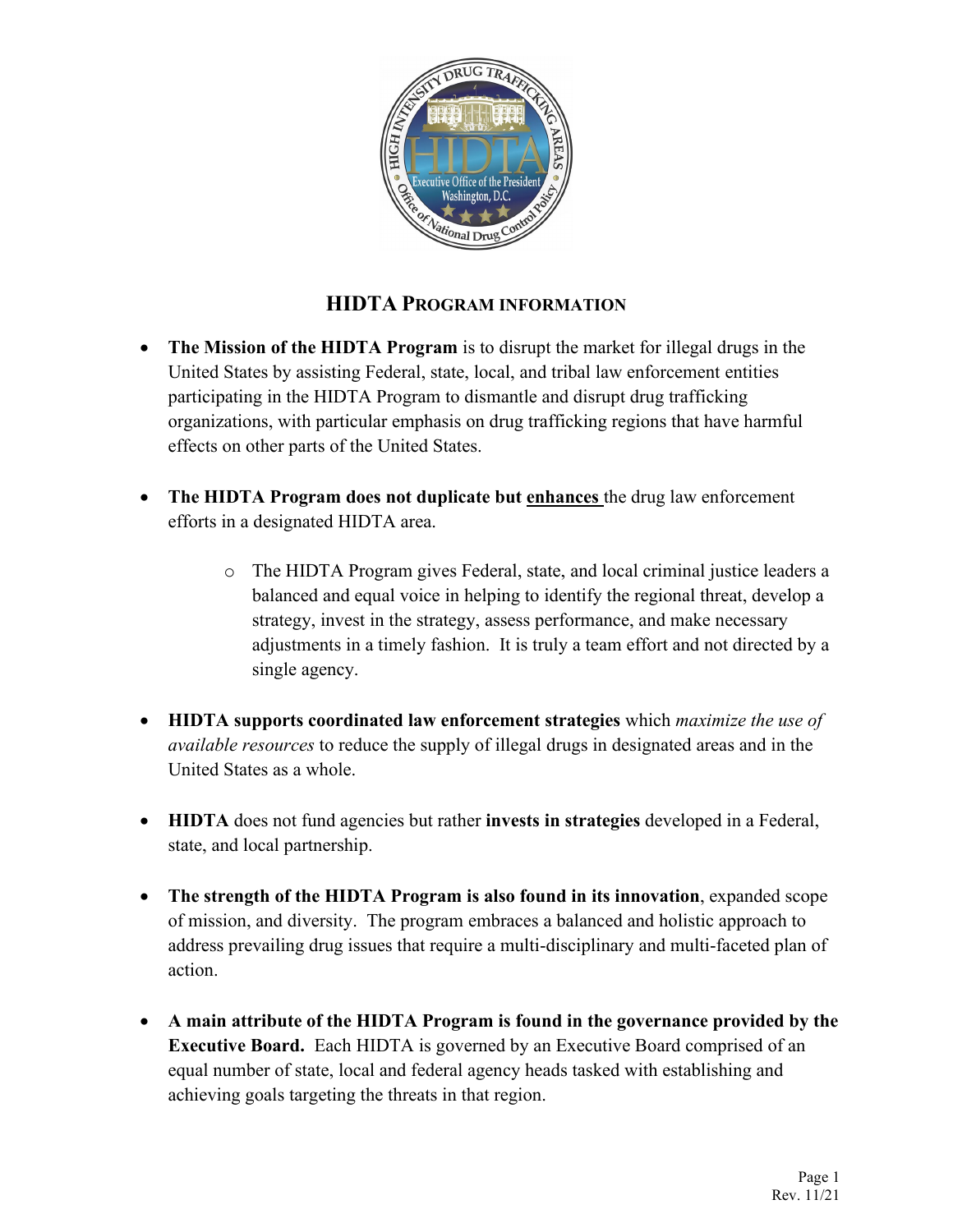• The HIDTA program gives the federal, state, local and tribal **criminal justice leaders a balanced and equal voice** in identifying the regional threat, developing a strategy, investing in that strategy, and assessing performance. The flexibility of this leadership model creates the ability for the Executive Board to quickly, effectively, and efficiently adapt to emerging threats that may be unique to their HIDTA by redirecting resources as necessary to provide for the greatest level of impact.

## • **HIDTA funds are used to advance drug law enforcement efforts** to:

- o Fund overtime for state and local law enforcement
- o Fund analyst positions
- o Fund support positions
- o Fund leases to bring drug law enforcement together through co-location
- o Purchase specialized equipment that can be shared with all participants
- o Purchase of evidence
- o Fund investigations and required travel
- **HIDTA enhances law enforcement intelligence sharing** among Federal, state, local, and tribal law enforcement agencies.
- **The HIDTA Program is able to demonstrate the impact it has on drug law enforcement** efforts through its Performance Management Process (PMP) - a formalized process to assess the quantitative performance of each HIDTA and the overall HIDTA Program.

## • **The HIDTA Program is vastly different from the Organized Crime and Drug Enforcement Task Force Program (OCDETF).**

- o The HIDTA Program funds initiatives OCDETF funds investigations.
- o HIDTA is mission and region specific OCDETF is case specific.
- o Funding initiatives provides ongoing stability and sustains efforts.
- o The HIDTA Program is led by an Executive Board (equal parts Federal and state, local, and tribal law enforcement leaders) – OCDETF is led by the United States Attorney's Office.
- o HIDTA investigations can be prosecuted by the United States Attorney's Office, state prosecutors, or local prosecutors – OCDETF investigations are required to be prosecuted by the United States Attorney's Office, with a few exceptions.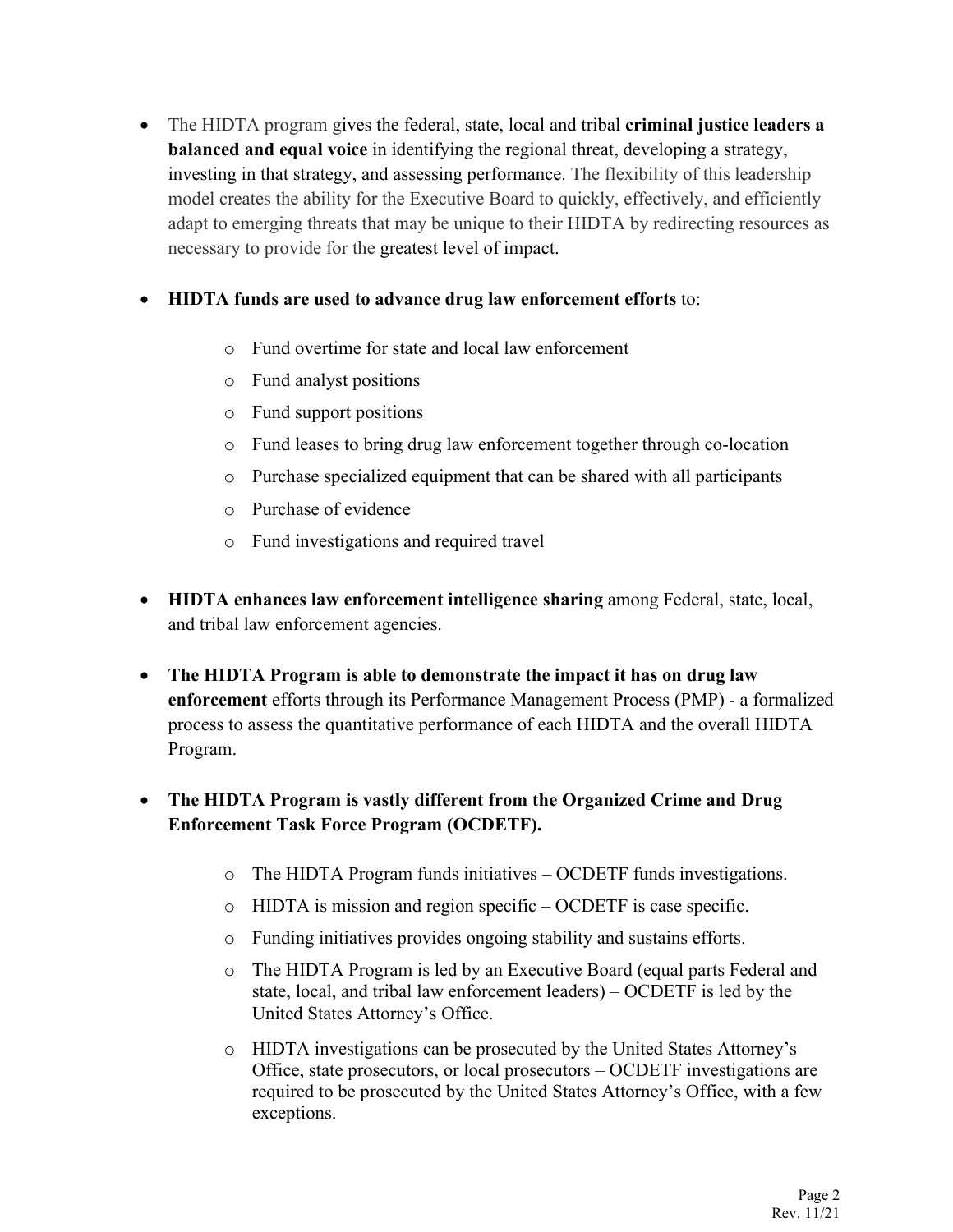- o Historically, approximately 40% of OCDETF funded investigations have been initiated by HIDTA Initiatives. HIDTA initiatives have the ability to target Drug Trafficking Organizations that don't originally meet the OCDETF threshold and these cases often become OCDETF cases once they are developed.
- **The strength of the HIDTA program is truly multi-dimensional**. One of the cornerstones of the program is its demonstrated ability to bring people and agencies together to work towards a common goal.
- **The HIDTA Program, different from single mission agencies**, employs a comprehensive multi-disciplinary, holistic strategy to address the prevailing public health and public safety issues raised by drug abuse and misuse in our society. The HIDTA Heroin Response Strategy is a perfect example of this ability to adapt and improvise, based on the evolving threat.
- **While the primary mission focus of enforcement remains of paramount importance,** HIDTAs throughout the nation are also involved in drug prevention activities that stress training, partnership, sponsorship and community outreach.
- **Training is an essential ingredient to improve the efficiency and effectiveness of HIDTA initiatives.** The HIDTA training curriculum makes a significant contribution to advancing the knowledge, skills, and abilities of drug law enforcement, treatment, and prevention professionals, while also offering unique networking opportunities across agencies and disciplines.
- **Intelligence and information sharing is a critical component of the overall strategy to reduce the market for illegal drugs.** The HIDTA program mandates and establishes Investigative Support Centers in designated areas, specifically to create and maintain a communication infrastructure that can facilitate information sharing among federal, state, local and tribal law enforcement agencies.
- **The HIDTA program has been at the forefront of establishing, coordinating, and supporting innovative approaches in partnership with relevant disciplines to stem the tide of drug abuse.** The emerging partnership between public health and public safety has never been more important as the nation confronts the opioid crisis, and the HIDTA Program provides the perfect platform to promote that partnership.
- **The HIDTA Program is unique** in its capability to promote the synergistic effect of enforcement, prevention, and education working together across disciplines toward